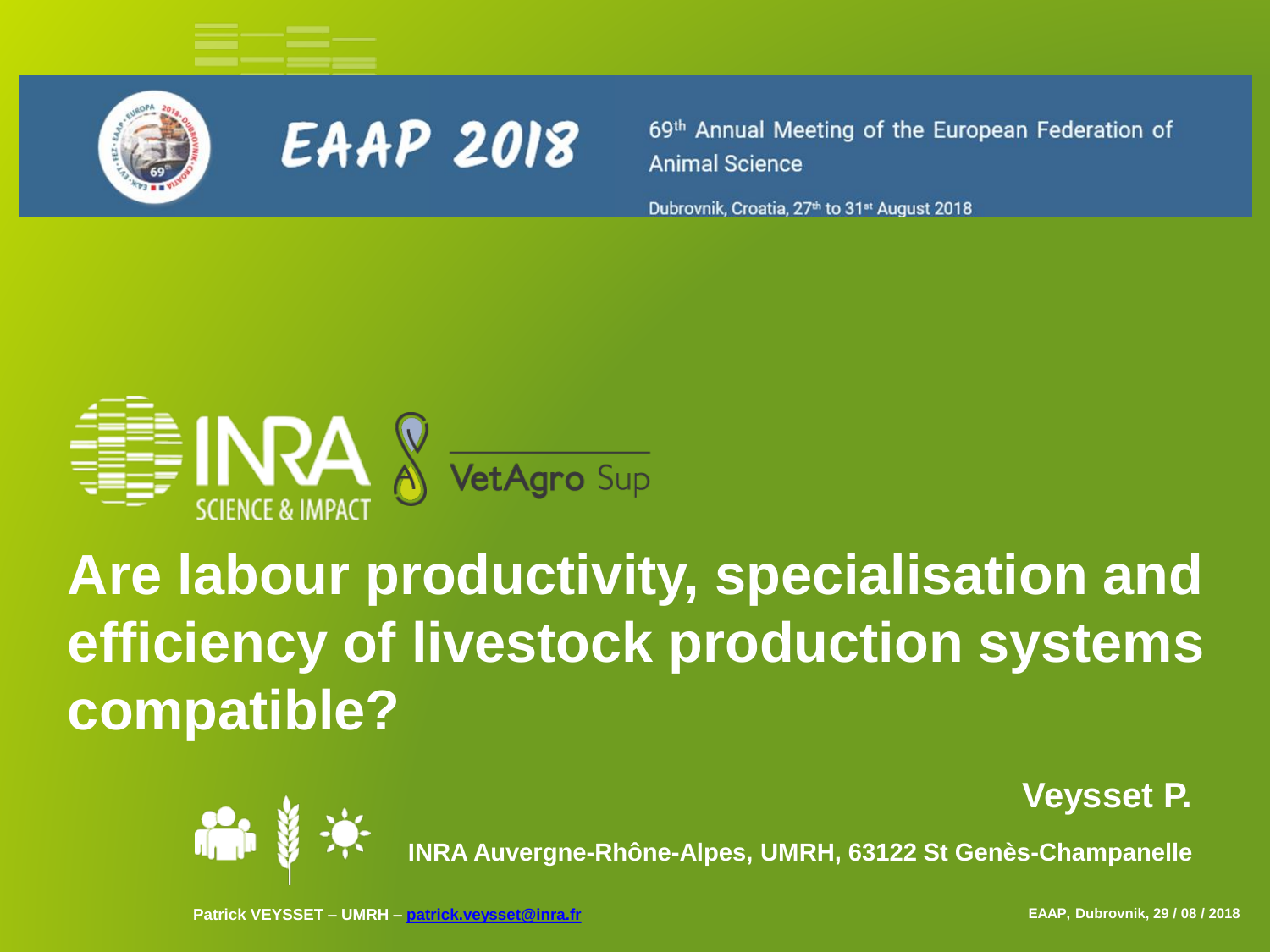# **Context**

### ❖ **Productivity**

Major source of growth and competitiveness

### ❖ **Labour productivity gains and specialisation in agriculture (since 50's)**

- Increase in farms' size and decrease in working population
- $\checkmark$  Specialisation, concentration, agglomeration

### ❖ **Cattle farms**

- $\checkmark$  Labour productivity  $\to$  heavy workload
- $\checkmark$  Animal productivity  $\to$  milk yield, live-weight
- $\checkmark$  Land productivity  $\to$  Feed self-sufficiency ?
- $\checkmark$  Practices' simplification

# ❖ **Mixed crop-livestock farming system**

 $\checkmark$  Usually seen as ideal, a virtuous faming system  $\rightarrow$  more efficient



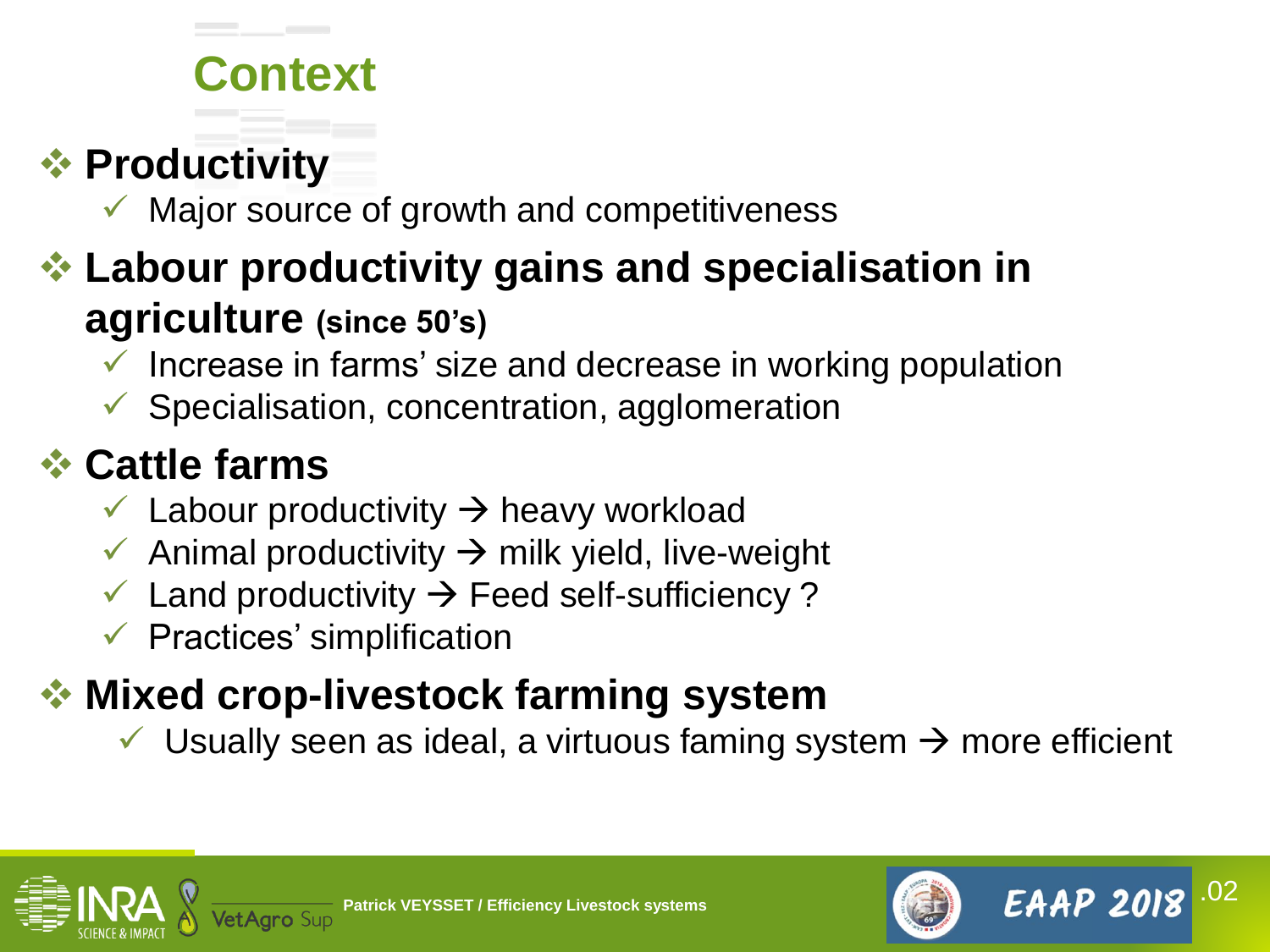# **Questions and objectives**

#### ❖ **Productivity of what?**

- $\checkmark$  Partial factor productivity
- $\checkmark$  Total factor productivity

### ❖ **Efficiency of what?**

- $\checkmark$  Technical, managerial, economic efficiency
- → **Definition of these concepts**

### → **Indicators and evaluation**

### ❖ **Evolution and determinants of livestock (with more or less crop) farms productivity and efficiency**

- ✓ Over 36 years (1980-2015) for Charolais suckler beef farms (INRA network) - 87 farms per year on average - Constant sample: 22 over 36 years, 48 over 16 years (2000-2015)
- $\checkmark$  70 organic livestock farms (cattle, sheep and goat for meat and milk) in French Massif central, for 2014 and 2015





.03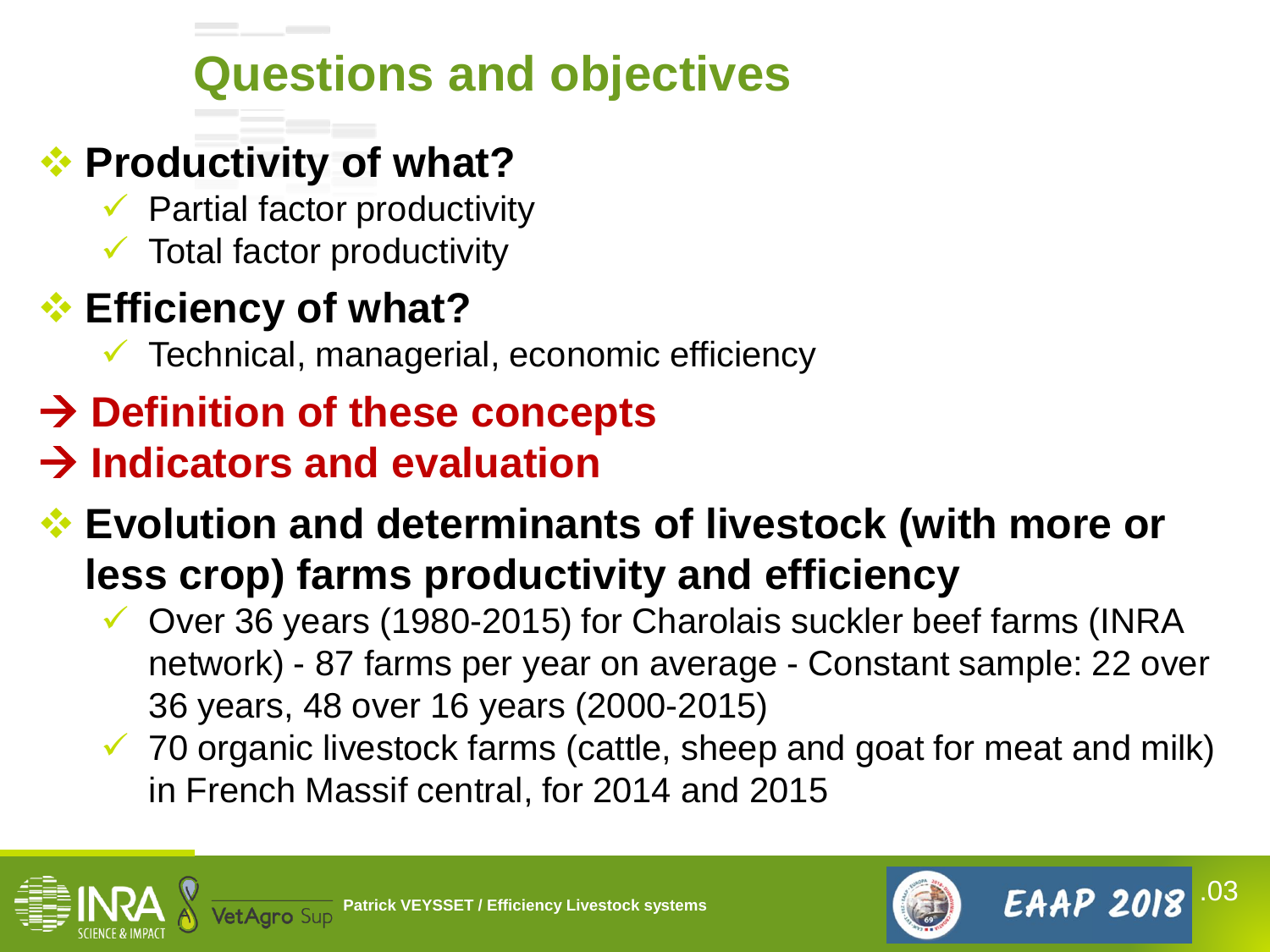# **Production factors productivity = Output quantities / Input quantities**

#### ❖ **Partial factor productivity**

- $\checkmark$  Labour = Output quantities / Number of workers
- $\checkmark$  Land = Output quantities / Ha of agricultural area
- $\checkmark$  Equipment = Output quantities / Equipment quantities
- $\checkmark$  Intermediate inputs = Output quantities / Intermediate inputs quantities
- ➢ Intermediate inputs + equipment → indicator of **technical efficiency**
	- Express in €  $\rightarrow$  techno-economic efficiency

### ❖ **Total factor productivity (TFP)**

- $\checkmark$  Output quantities / (Labour + Land + Equipment + II) quantities
- ➢ Indicator of **technical and managerial efficiency**

**Quantity effect**: value variation due to the quantities variations

#### **Economic value variation**

Between n and n-1

Outputs reweighted with their own PPAPI Inputs reweighted with their own PPMAPI

 $\triangle$  value in constant € =  $\triangle$  quantity

**Price effect**: value variation due to the prices variations

**EAAP 2018** 

.04

![](_page_3_Picture_17.jpeg)

![](_page_3_Picture_20.jpeg)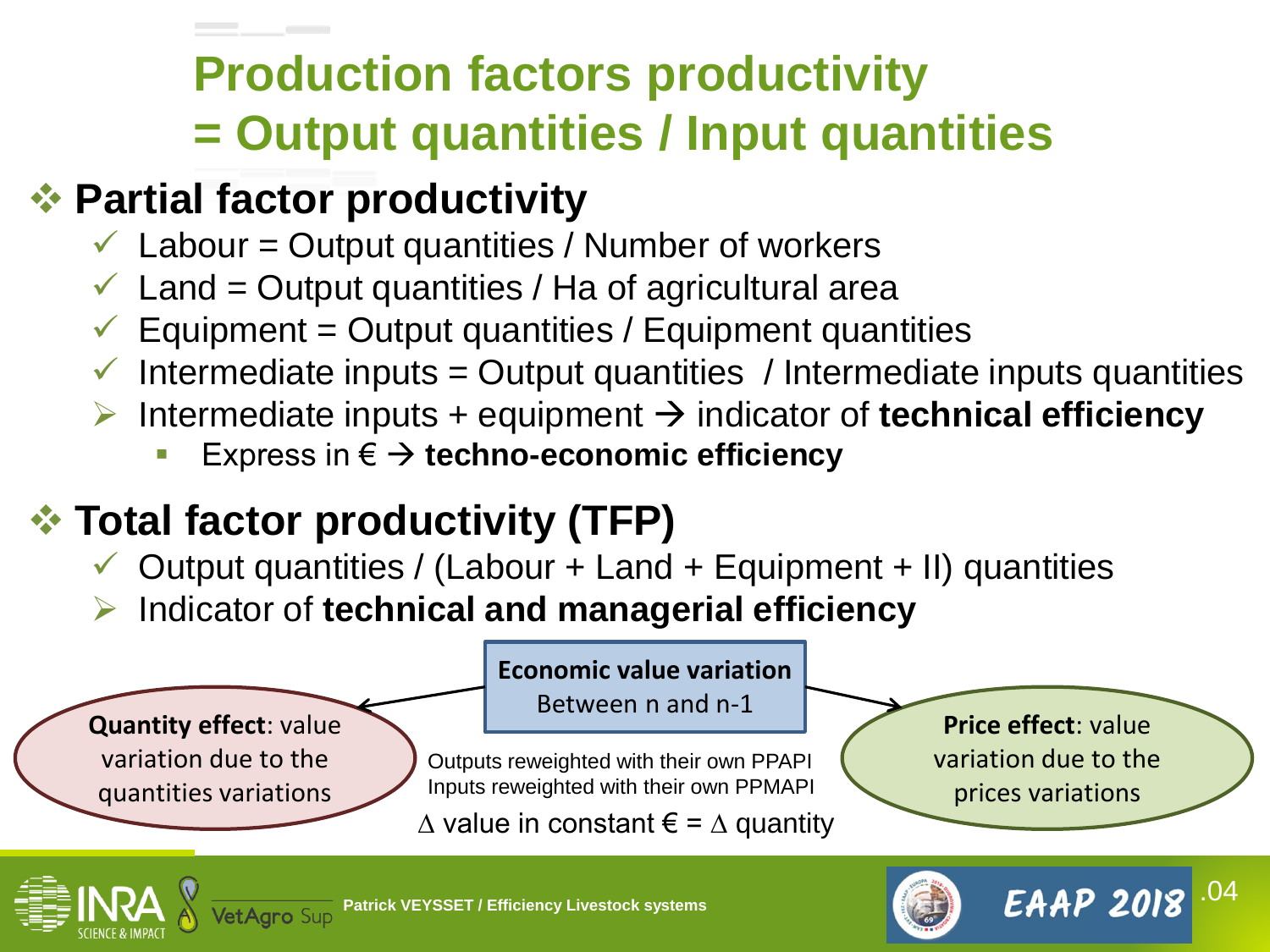# **Partial and total factor productivity**

![](_page_4_Figure_1.jpeg)

**Total Factor Productivity +0.17**

↘ Technical efficiency

**EAAP 2018** 

.05

![](_page_4_Picture_4.jpeg)

![](_page_4_Picture_6.jpeg)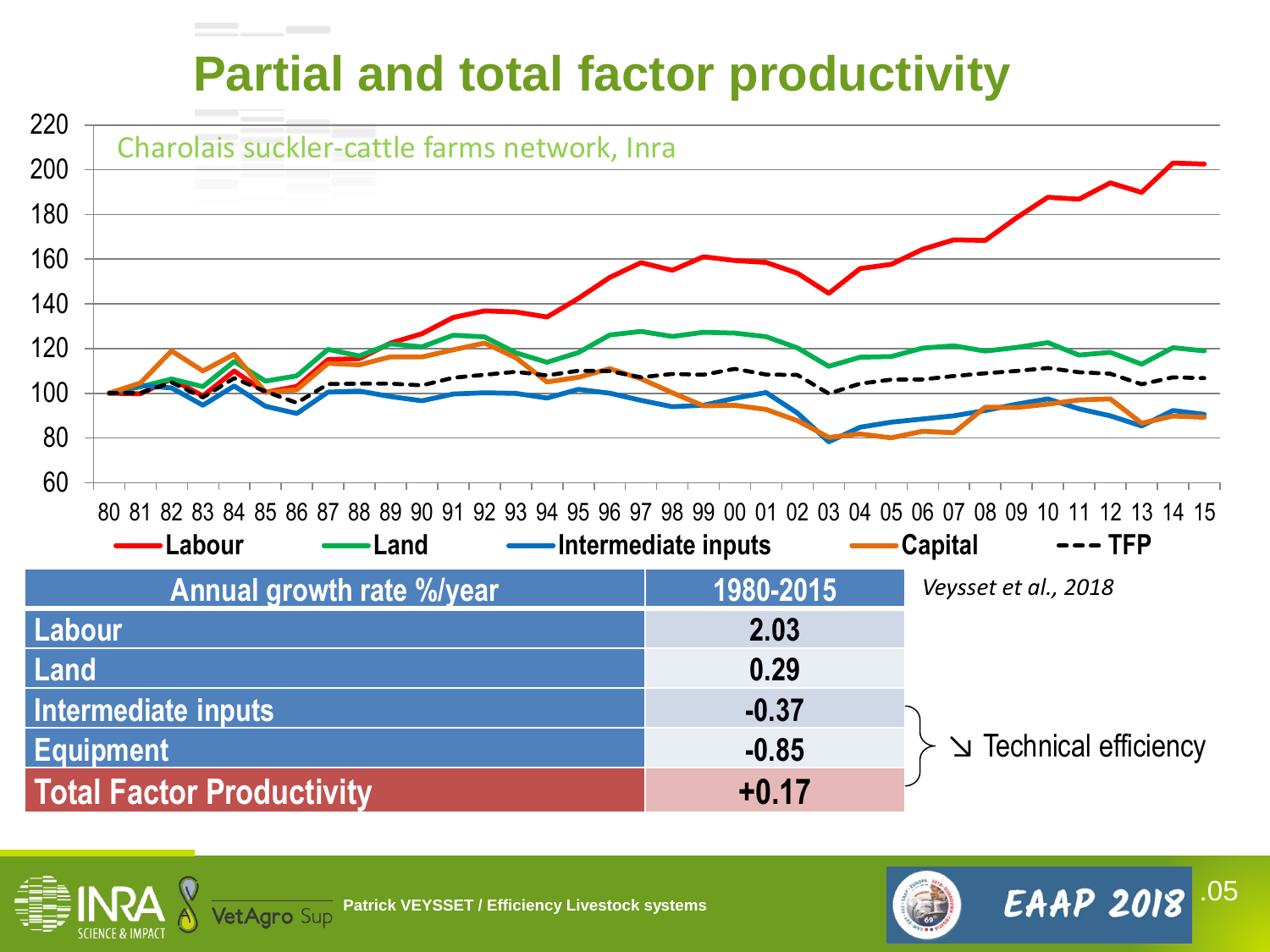# **Grass-based suckler-cattle systems (GF)** *vs* **mixed crop-livestock systems (MC-L)**

Years 2010 and 2011

![](_page_5_Figure_2.jpeg)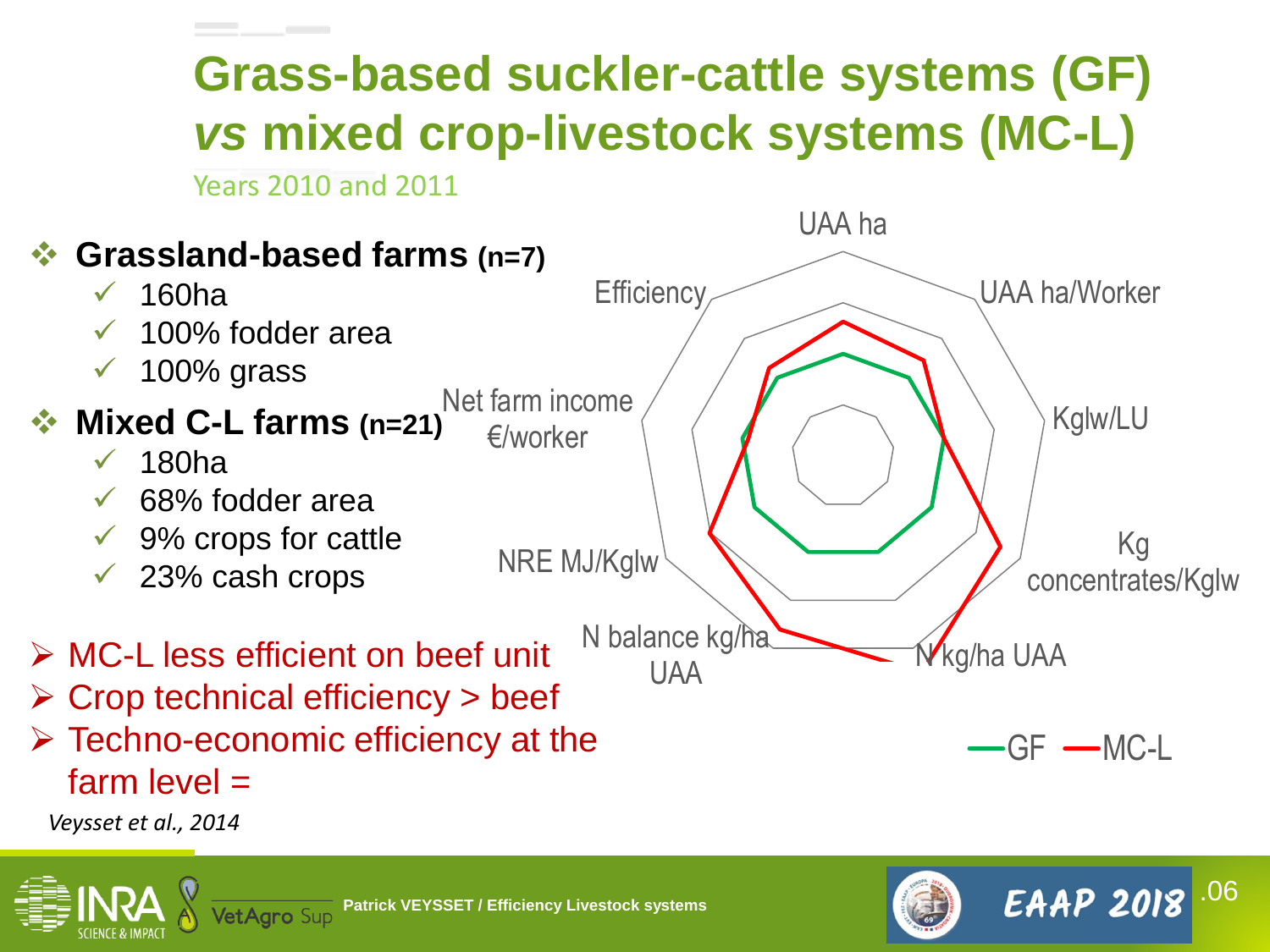# **Efficiency of organic livestock farming systems**

#### ❖ **70 farms in French Massif central, 2014 and 2015**

- $\checkmark$  20 dairy cattle, 16 beef cattle
- $\checkmark$  12 dairy sheep, 13 meat sheep
- $\sqrt{9}$  goats

### ❖ **Variable to be explained**

 $\checkmark$  techno-economic efficiency

Gross farm product without aids,  $\epsilon$  / (Intermediate consumption + equipment depreciation),  $\epsilon$ 

### ❖ **Explanatory variables**

- $\checkmark$  18 structural variables
- $\checkmark$  25 technical variables

#### ❖ **Data analysis on standardized (per production) variables**

- $\checkmark$  Component analysis, clustering
- ✓ Partial Last Square regression

![](_page_6_Picture_14.jpeg)

**EAAP 2018** 

.07

![](_page_6_Picture_15.jpeg)

![](_page_6_Picture_17.jpeg)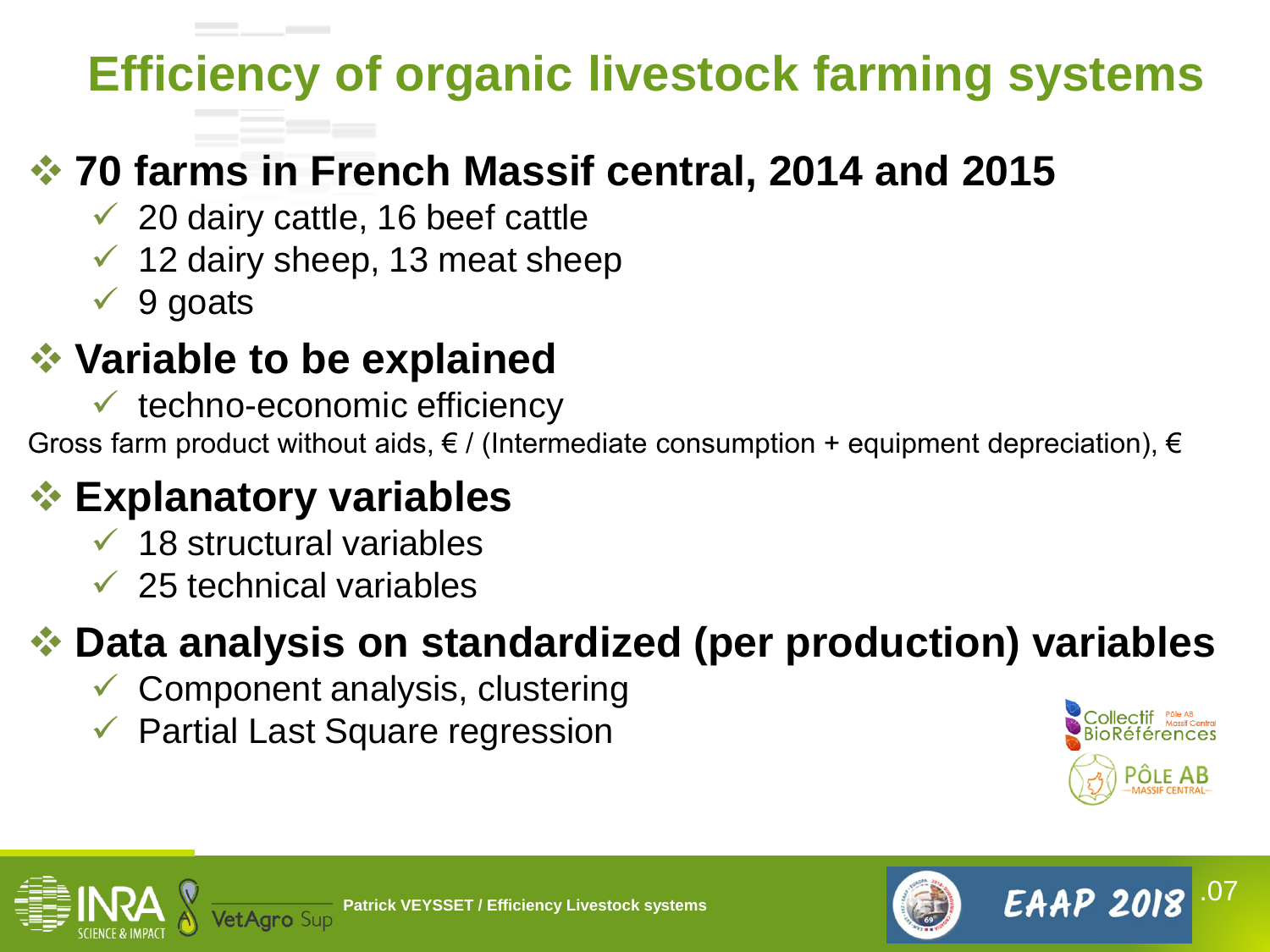# **Determinants of the efficiency PLS-regression**

![](_page_7_Picture_1.jpeg)

.08

![](_page_7_Figure_2.jpeg)

![](_page_7_Picture_3.jpeg)

![](_page_7_Picture_5.jpeg)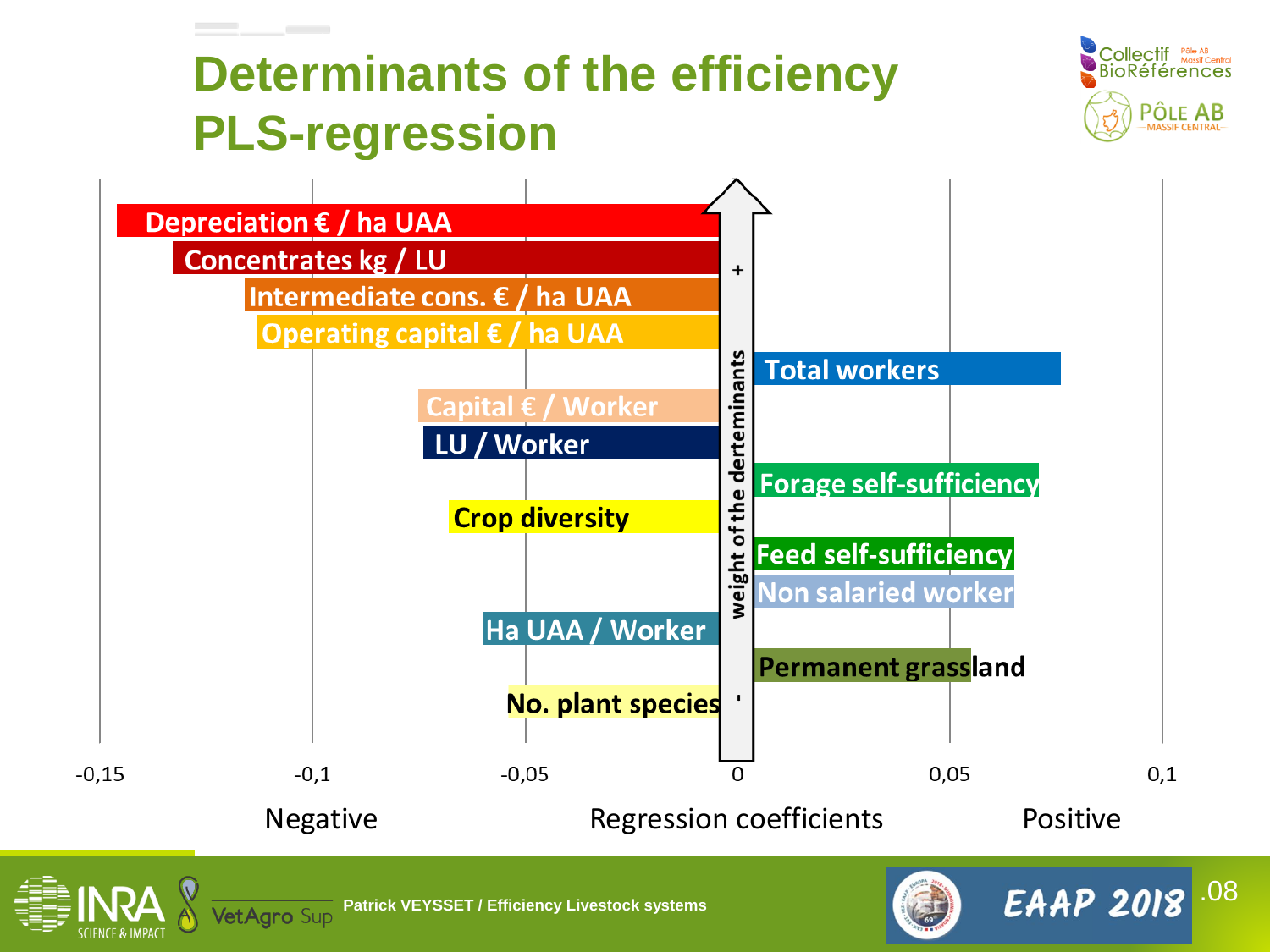![](_page_8_Figure_0.jpeg)

![](_page_8_Picture_2.jpeg)

![](_page_8_Picture_3.jpeg)

![](_page_8_Picture_5.jpeg)

.09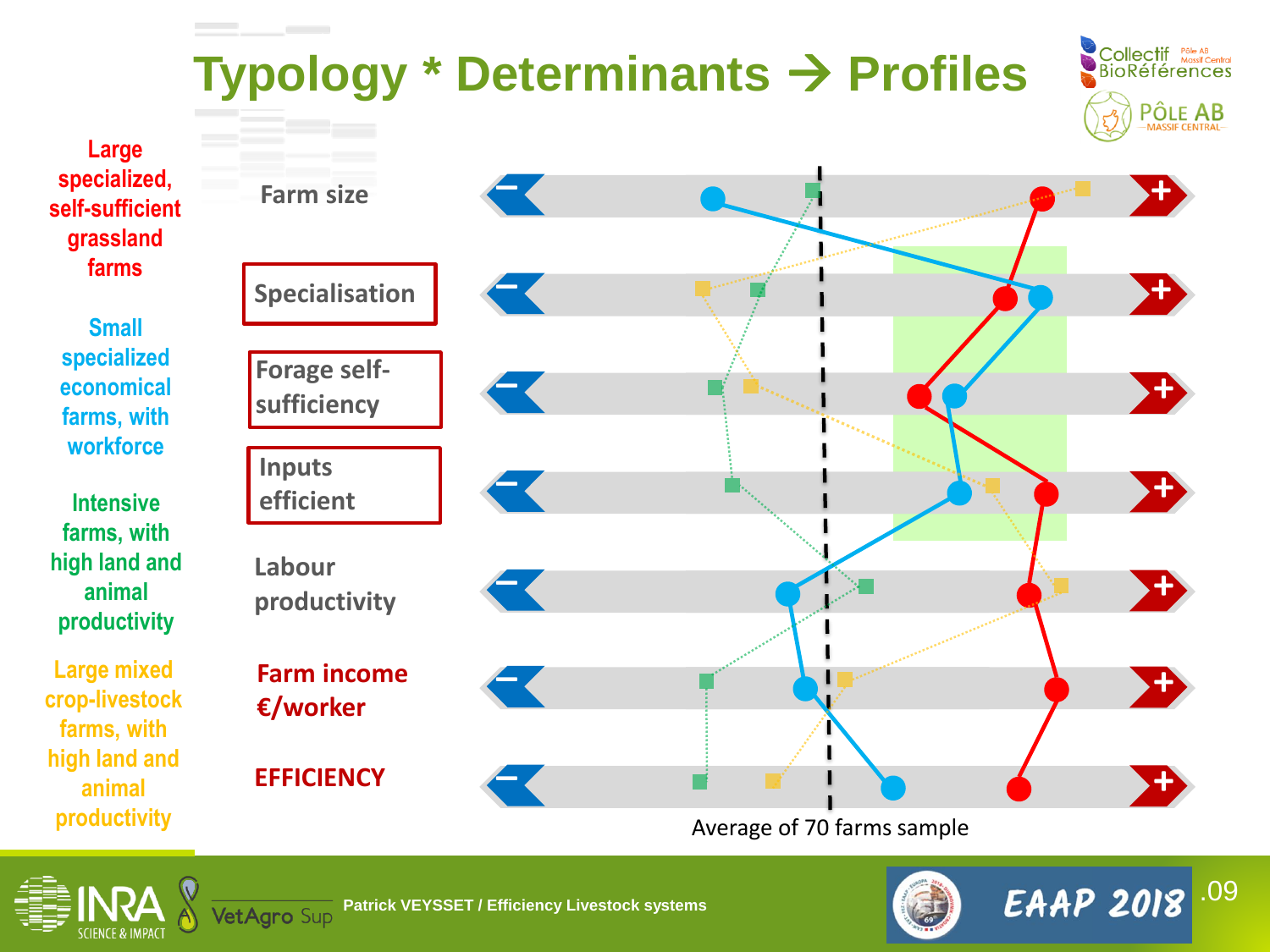# **Discussion, conclusion**

#### ❖ **Expansion of farm size with simplification of practices led to lower technical efficiency**

- $\checkmark$  Lower use of on-farm resources: decrease in self-sufficiency
- $\checkmark$  Heavier equipment needs: substitution labour / capital

### ❖ **Genetic, technical, technological and knowledge progress**

 $\checkmark$  To increase labour productivity?

#### ❖ **Economies of scale and economies of scope**

- ✓ Suckler-cattle farms: NO ECONOMIES OF SCALE!
- $\checkmark$  Large conventional and organic livestock farms appear unable to translate a mixed crop-livestock strategy into economies of scope

![](_page_9_Picture_9.jpeg)

![](_page_9_Picture_11.jpeg)

.010